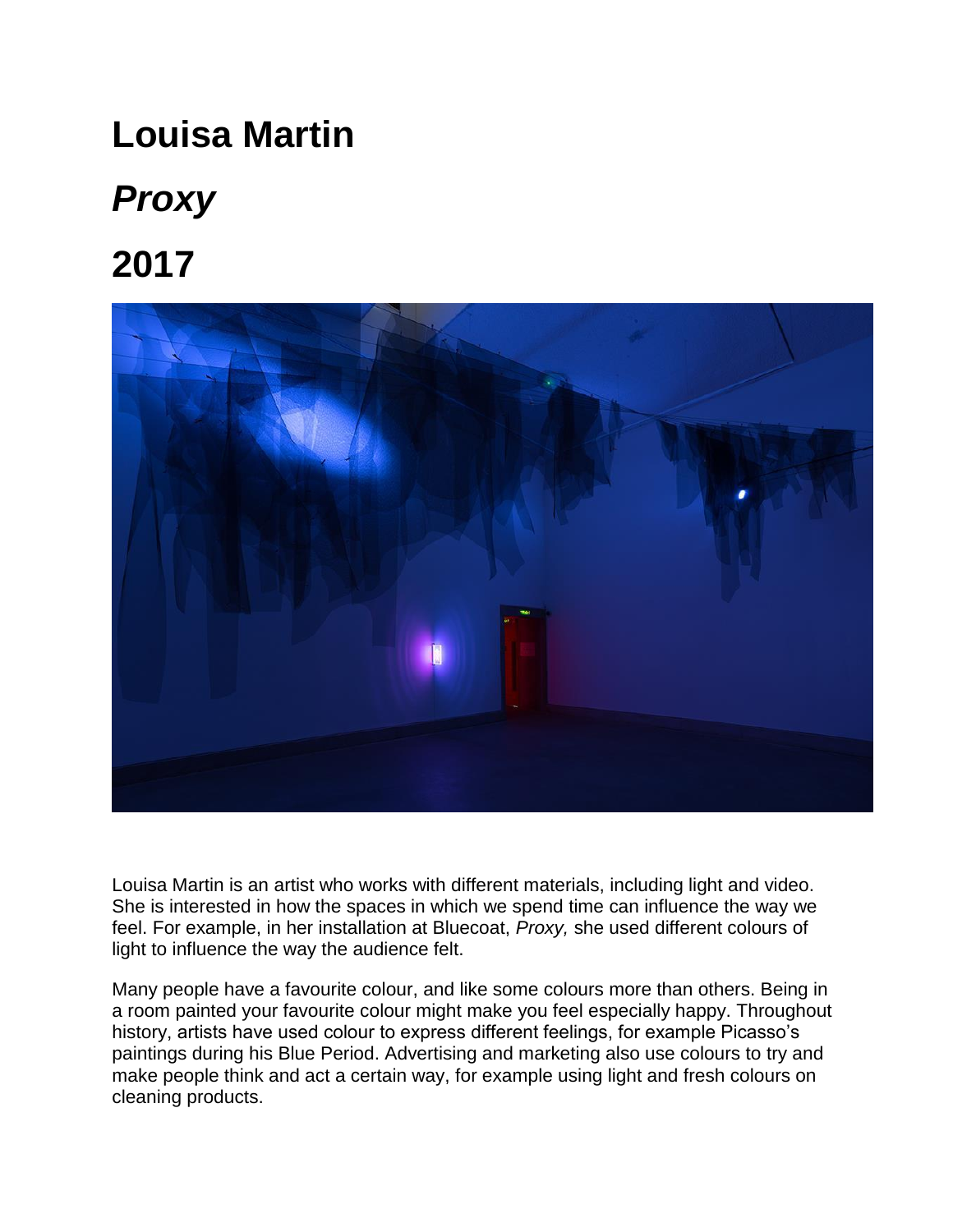#### **THINK ABOUT**

- Do you have a favourite colour?

- If so, how does this colour make you feel?

# **TALK ABOUT**

- Think about your bedroom and belongings. What colours have you surrounded yourself with? How do these colours make you feel?

- Can you think of an example of an advert using colour to try and make people act and think a certain way?

- People who are blind, partially sighted or colour blind may not be able to see colours. What do you think the world would be like without colour?

## **FIND OUT ABOUT**

- Do colours have any particular meaning?

- Look at paintings from Picasso's Blue Period: how do these make you feel? Would they make you feel differently if they used different colours?

### **Activity**

Complete the Louisa Martin 'Feeling Colourful' worksheet. Think carefully about any emotions that seeing a particular colour makes you feel, and if there is anything that the colour reminds you of. For example, the colour yellow might remind you of the sun, or the colour green might remind you of a favourite toy you had when you were younger.

Once you have completed your worksheet share your ideas in groups.

- Were there any colours that made everyone feel the same way?

- If there were colours that made everyone feel the same, why do you think that was?

- Can you imagine how you might use these different colours in an art work to try and make the audience feel a certain way?

- What colours would you use to make someone feel happy?

- What colours would you use to make someone feel sad?

- What colours would you use to make someone feel angry?